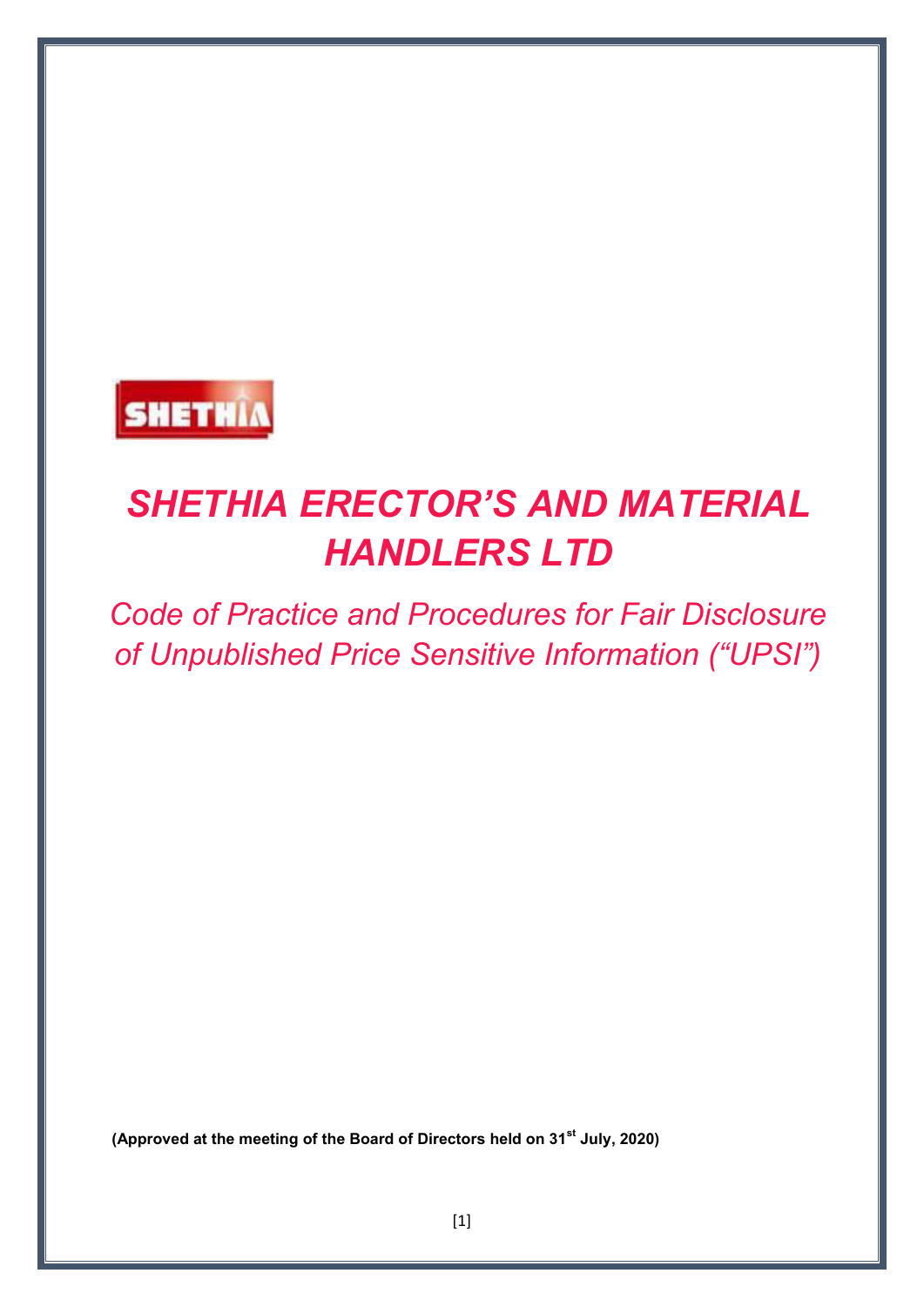# **Code of Practice and Procedures for Fair Disclosure of Unpublished Price Sensitive Information ("UPSI")**

[Under Regulation 8(1) of SEBI (Prohibition of Insider Trading) Regulations, 2015 as amended from time to time]

# **I. PREAMBLE**

This Code has been framed in pursuance to the SEBI (Prohibition of Insider Trading) Regulation, 2015 as amended from time to time ("Regulations") and the purpose of this code is to ensure timely and adequate disclosure of Unpublished Price Sensitive Information.

# **II. CODE OF FAIR DISCLOSURE AND APPLICABILITY**

Shethia Erectors and Material Handlers Ltd (" SEMHL" or "Company") has formulated this Code called 'SEMHL's Code of Practices and Procedures for Fair Disclosures of Unpublished Price Sensitive Information' (the " Fair Disclosure Code")to ensure timely and adequate disclosure of unpublished price sensitive information which would impact the price of the Company's securities and to maintain the uniformity, transparency and fairness in dealing with all stakeholders and in ensuring adherence to applicable laws and regulations. Further, the Company endeavors to preserve the confidentiality of unpublished price sensitive information and to prevent misuse of such information.

The Code is applicable to the following persons:

- (i) Promoters including member(s) of Promoter group
- (ii) Directors and KMPs
- (iii) Designated Persons
- (iv) Concerned Advisers/Consultants/Retainers of the Company

(v) Connected Persons as defined in the Securities and Exchange Board of India (Prohibition of Insider Trading) Regulations, 2015 and as per clause 3.7 of the this Code of Conduct

# **III. DEFINITIONS**

**"Board"** means the Board of Directors of the Company.

**"Company"** means 'Shethia Erectors and Material Handlers Ltd '.

**"Compliance Officer"** for the purpose of these regulations means the Company Secretary of the Company. In absence of the Company Secretary the Board of Directors may authorize such other officer of the Company to discharge the duties of Compliance Officer under the regulations.

**"Unpublished Price Sensitive Information"** or "UPSI" any information, relating to the Company or its securities, directly or indirectly, that is not generally available which upon becoming generally available, is likely to materially affect the price of the securities and shall, ordinarily including but not restricted to, information relating to the following:

- financial results;
- dividends;
- change in capital structure;
- mergers, de -mergers, acquisitions, de-listings, disposals and expansion of business and such other transactions;
- changes in key managerial personnel;
- changes in terms of issue of Debentures or further issue of debentures; and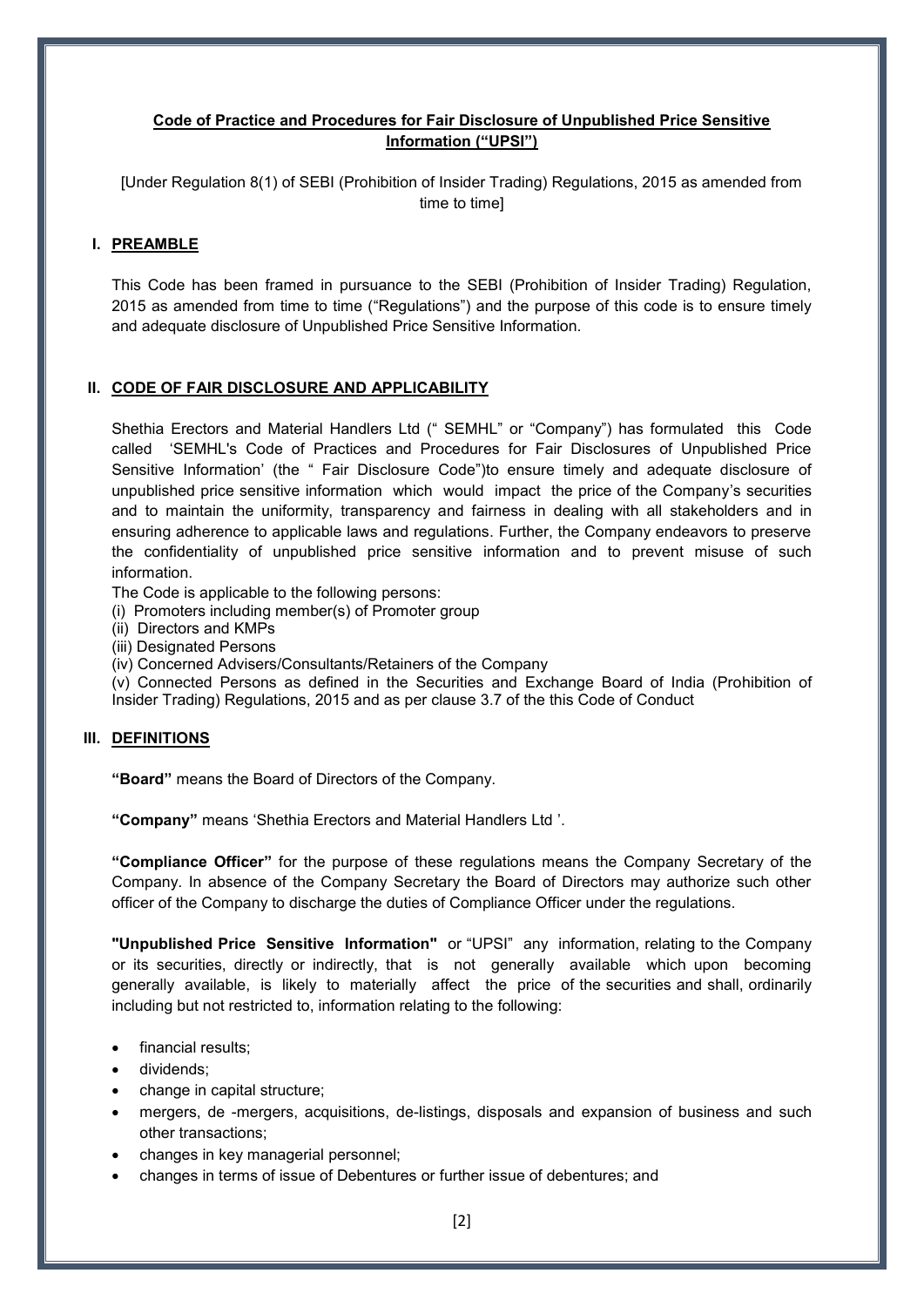such other events as described in Regulation 51 of the SEBI (Listing Obligation and Disclosure Requirements) Regulations, 2015 read with schedule III part B as *material event* as detailed below:

A. listed entity shall promptly inform to the stock exchange(s) of all information which shall have bearing on performance/operation of the listed entity or is price sensitive or shall affect payment of interest or dividend of non-convertible preference shares or redemption of non- convertible debt securities or redeemable preference shares including:

(1) expected default in timely payment of interests/preference dividend or redemption or repayment amount or both in respect of the non-convertible debt securities and non-convertible redeemable preference shares and also default in creation of security for debentures as soon as the same becomes apparent;

(2) any attachment or prohibitory orders restraining the listed entity from transferring nonconvertible debt securities or non-convertible redeemable preference shares from the account of the registered holders along-with the particulars of the numbers of securities so affected , the names of the registered holders and their demat account details;

(3) any action which shall result in the redemption, conversion, cancellation, retirement in whole or in part of any non-convertible debt securities or reduction, redemption, cancellation, retirement in whole or in part of any non-convertible redeemable preference shares;

(4) any action that shall affect adversely payment of interest on non-convertible debt securities or payment of dividend on non-convertible redeemable preference shares including default by issuer to pay interest on non-convertible debt securities or redemption amount and failure to create a charge on the assets;

(5) any change in the form or nature of any of its non-convertible debt securities or nonconvertible redeemable preference shares that are listed on the stock exchange(s) or in the rights or privileges of the holders thereof and make an application for listing of the securities as changed, if the stock exchange(s) so require;

(6) any changes in the general character or nature of business / activities, disruption of operation due to natural calamity, and commencement of commercial production / commercial operations;

(7) any events such as strikes and lock outs. which have a bearing on the interest payment/ dividend payment / principal repayment capacity;

(8) details of any letter or comments made by debenture trustees regarding payment/nonpayment of interest on due dates, payment/non-payment of principal on the due dates or any other matter concerning the security, listed entity and /or the assets along with its comments thereon, if any;

(9) delay/ default in payment of interest or dividend / principal amount /redemption for a period of more than three months from the due date;

(10) failure to create charge on the assets within the stipulated time period;

(11) any instance(s) of default/delay in timely repayment of interests or principal obligations or both in respect of the debt securities including, any proposal for re-scheduling or postponement of the repayment programmes of the dues/debts of the listed entity with any investor(s)/lender(s).

Explanation.- For the purpose of this sub-para, 'default' shall mean Non-payment of interest or principal amount in full on the pre-agreed date and shall be recognized at the first instance of delay in servicing of any interest or principal on debt.

(12) any major change in composition of its board of directors, which may amount to change in control as defined in Securities and Exchange Board of India (Substantial Acquisition of Shares and Takeovers) Regulations, 2011;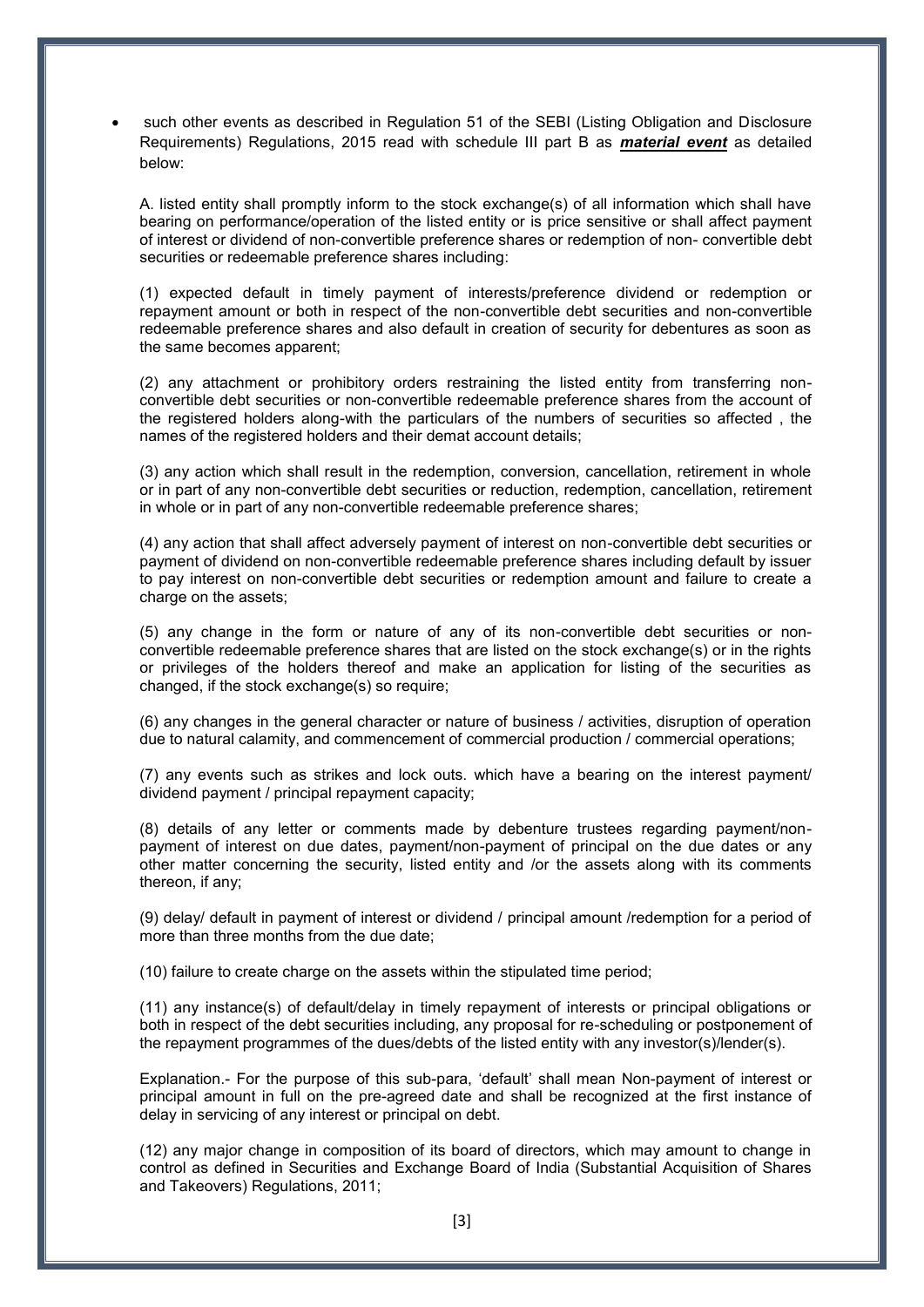(13) any revision in the rating;

(14) the following approvals by board of directors in their meeting:-

(a) the decision to pass any interest payment;

(b) short particulars of any increase of capital whether by issue of bonus securities through capitalization, or by way of right securities to be offered to the debenture holders, or in any other way;

(15) all the information, report, notices, call letters, circulars, proceedings, etc concerning nonconvertible redeemable preference shares or non convertible debt securities;

(16) any other change that shall affect the rights and obligations of the holders of non-convertible debt securities / non-convertible redeemable preference shares, any other information not in the public domain necessary to enable the holders of the listed securities to clarify its position and to avoid the creation of a false market in such listed securities or any other information having bearing on the operation/performance of the listed entity as well as price sensitive information.

Words not defined in this Fair Disclosure Code shall have the meaning ascribed to them in the Regulations.

#### **IV. SHARING OF UPSI FOR LEGITIMATE PURPOSE**

The UPSI shall be shared by any person(s) authorized by the Board of Directors or Chief Investor Relation Officer of the Company in this behalf, only in furtherance of legitimate purpose(s) on need-toknow basis, which shall include the following;

- (i) Sharing of UPSI in the ordinary course of business by any Insider, Employee, Designated Person or by any authorized person with existing or proposed partners, collaborators, lenders, customers, suppliers, merchant bankers, legal advisors, auditors, insolvency professionals or other advisors or consultants.
- (ii) The information shall be shared with any person on `need to know' basis.
- (iii) Sharing of UPSI where such communication is in furtherance of performance of duty(ies) and in discharge of legal obligation(s);

Provided that such sharing should not be carried out to evade or circumvent the prohibitions of the SEBI Insider Trading Regulations.

#### **V. ISSUE OF NOTICE TO THE RECIPIENT OF UPSI**

Any person in receipt of unpublished price sensitive information pursuant to a "legitimate purpose" shall be considered an "insider" for purposes of this Code and due notice shall be given to such persons;

- (i) To make such person aware that the information shared is or would be UPSI.
- (ii) To make such person aware of the duties and responsibilities attached to the receipt of such UPSI and the liability attached to misuse or unwarranted use of such UPSI.
- (iii) To instruct such person to maintain confidentiality of such UPSI in compliance with these regulations.

#### **VI. DIGITAL DATA BASE OF RECIPIENT OF UPSI**

The Chief Investor Relation Officer shall be responsible to maintain a structured digital database of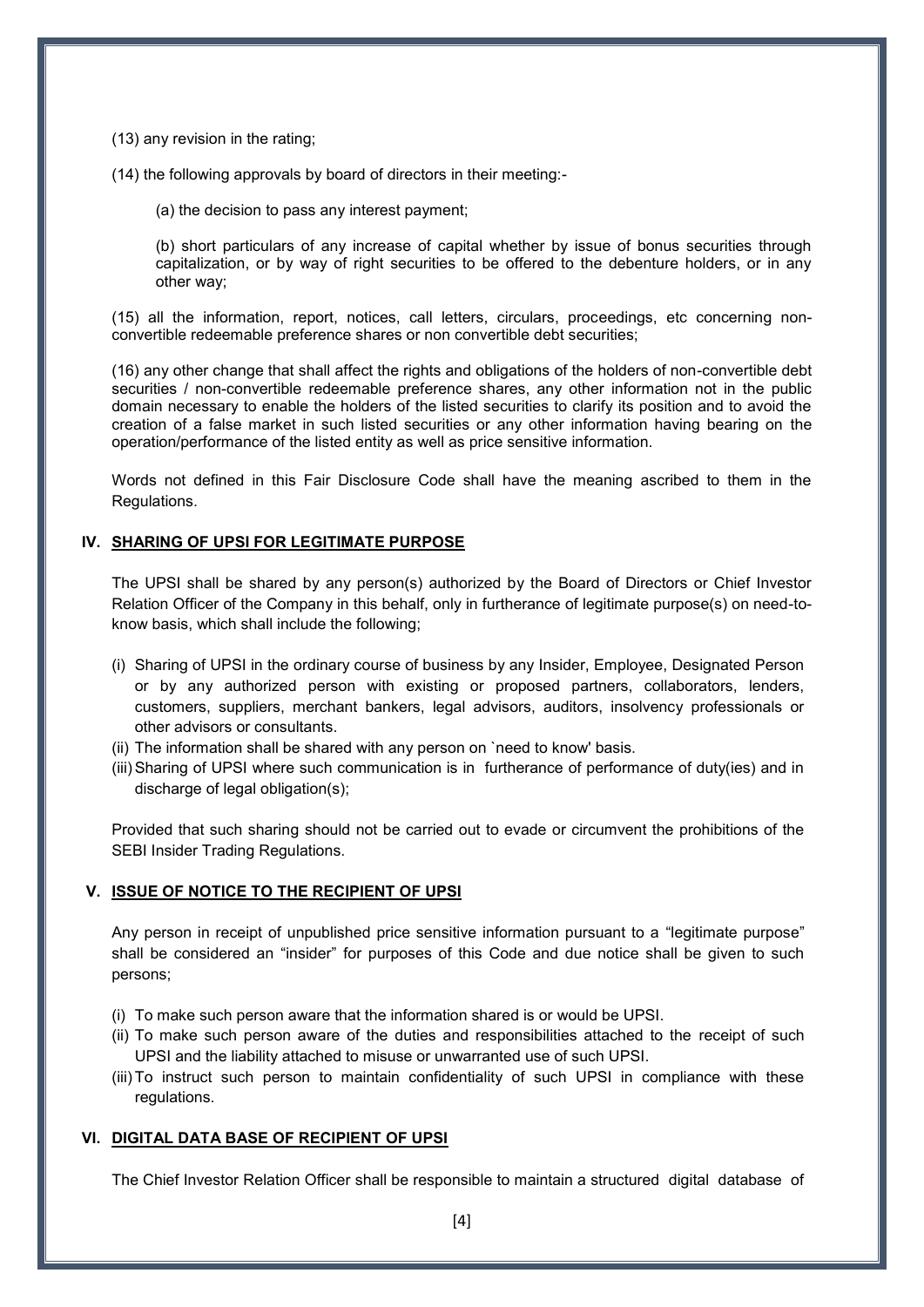such persons or entities as the case may be with whom the information is shared, which shall contain the following information;

- (i) Name of such recipient of UPSI;
- (ii) Name of the Organization or entity to whom the recipient represent
- (iii) Postal Address and E -mail ID of such recipient
- (iv) Permanent Account Number (PAN) or any other identifier authorized by law, if PAN is not available.

The Chief Investor Relation Officer shall also be responsible to ensure that such databases shall be maintained with adequate internal controls and checks such as time stamping and audit trials to ensure non -tampering of such database.

# **VII. PRINCIPLES OF FAIR DISCLOSURE WITH RESPECT TO UNPUBLISHED PRICE SENSITIVE INFORMATION**

- The Chairman, the Chief Executive Officer, the Chief Financial officer, the Company Secretary of the Company or any person, which the Board may deem fit, are entitled to deal with dissemination of information and disclosure of unpublished price sensitive information.
- The Company to make prompt public disclosure of unpublished price sensitive information that would impact price discovery no sooner than credible and concrete information comes into being in order to make such information generally available.
- The Company would ensure uniform and universal dissemination of unpublished price sensitive information like publication of policy(s) related to dividend, if any, inorganic growth pursuits, etc. to avoid selective disclosure, thereby providing equality of access to such price sensitive information to all concerned.
- Once the Unpublished Price Sensitive Information made public i.e. post dissemination to the stock Exchange(s), such information may be shared with media, analysts, investors etc.
- The Company shall promptly disseminate unpublished price sensitive information that gets disclosed selectively, inadvertently or otherwise to make such information generally available.
- The Chairman & Managing Director, The Director (Designated), Chief Executive Officer, Chief Financial Officer, compliance officer and head corporate communications, (if any) shall jointly and/or severally give appropriate and fair response to queries on news reports and requests for verification of market rumors by regulatory authorities.
- The above said personnel of the Company to ensure that information shared with analysts and research personnel is not unpublished price sensitive information.
- The compliance officer shall ensure that the best practices are developed to make transcripts or records of proceedings of meetings with analysts and other investor relations conferences and to host such transcripts, etc. on the official website of the Company to ensure official confirmation and documentation of disclosures made, within 15 working days of the event.
- The Company to ensure that all Unpublished Price Sensitive Information to be handled and shared only on a need-to-know basis.

# **VIII. DEALING IN CASE OF SUSPECTED LEAK OR LEAK OF UNPUBLISHED PRICE SENSITIVE INFORMATION (UPSI)**

#### **(a) Inquiry for Leakage of UPSI**

All UPSI shall be handled on a need to know basis only. In case of any UPSI is proposed to be provided, the person proposing to provide the information shall consult Chief Executive Officer/Company Secretary / Chairman in advance.